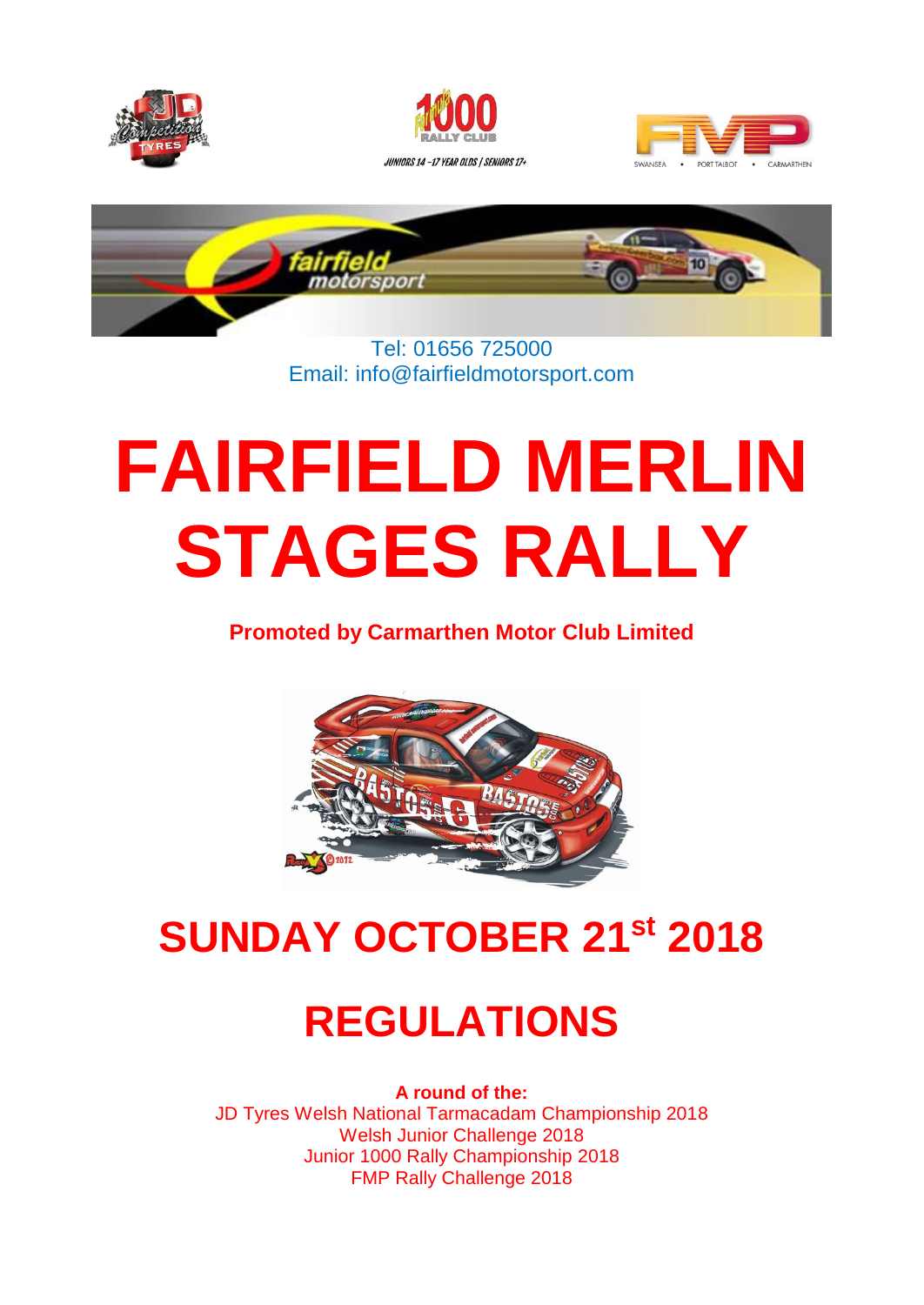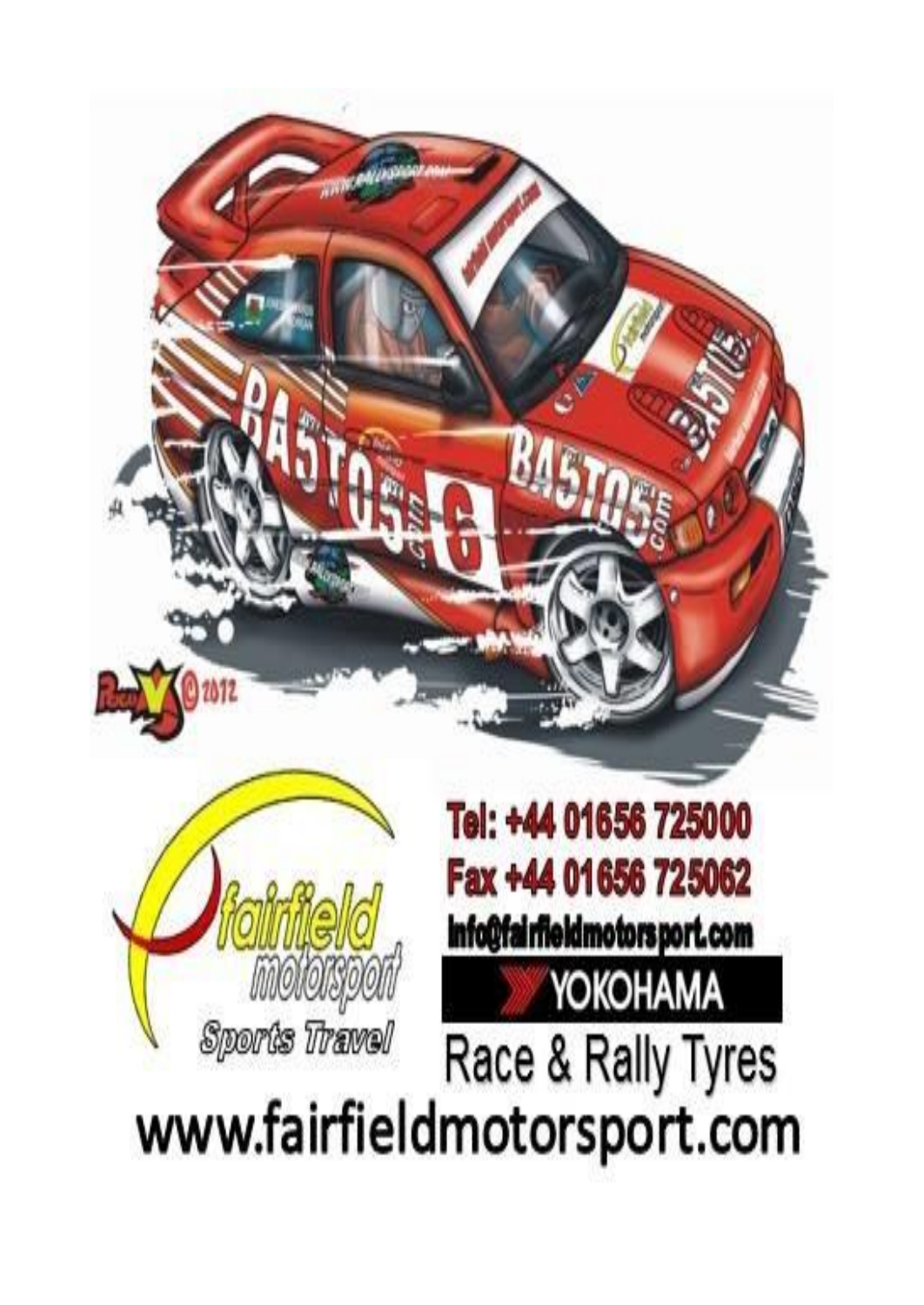Wales No.1 Supplier in competition tyres

TYRES

On Event Support Available

**Suppliers of: New & Part Worn Tarmac Forest / Track Day Tyres** 

 $v_{\ell}v_{\ell}$ 

### 07968 020546 - 07966 466548 www.jdmotorsporttyres.co.uk





**MICHELIN** 



**KUMHO TYRES 7** 

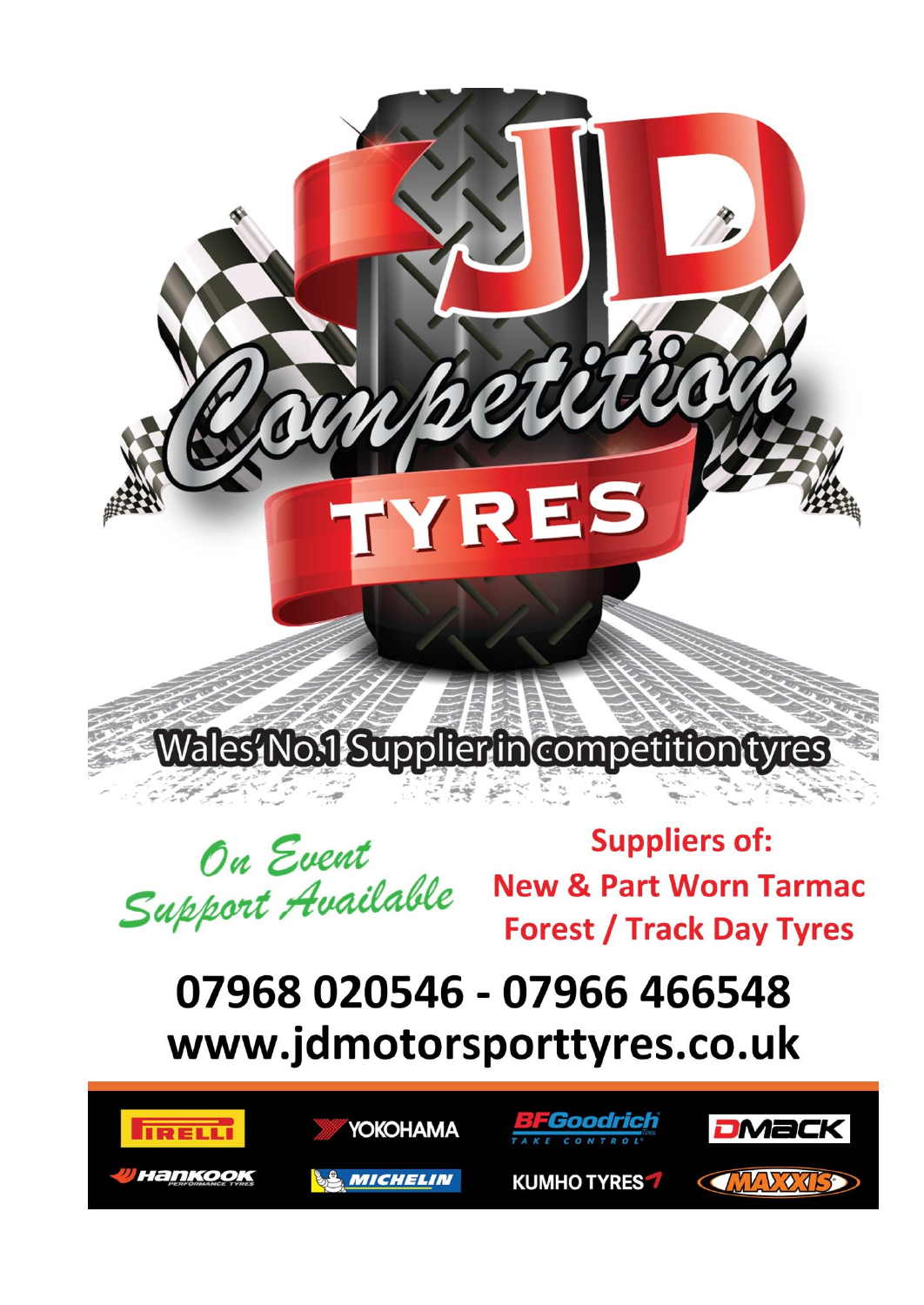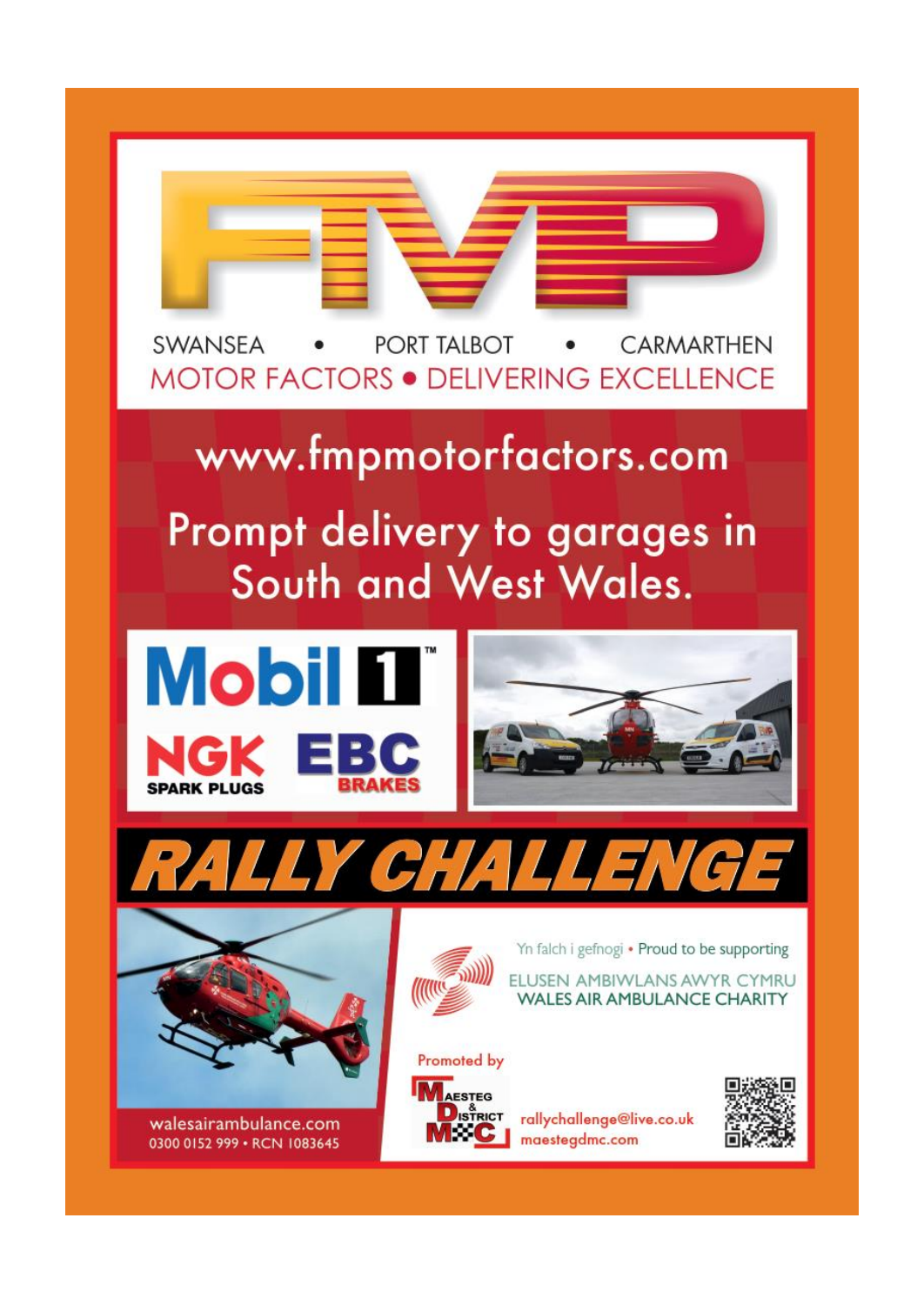### **FAIRFIELD MERLIN STAGES 2018**

### **SUPPLEMENTARY REGULATIONS**

#### **1. ANNOUNCEMENT**

Carmarthen Motor Club Ltd will organise a National B permit Stage Rally and Formula 1000 Junior National B Stage Rally on Sunday 21<sup>st</sup> October 2018.

#### **2. JURISDICTION**

The meeting will be held under the General Regulations of The Royal Automobile Club Motor Sports Association Ltd (MSA) (incorporating the provisions of the International Sporting Code of the FIA), these Supplementary Regulations and any written instructions that the organising club may issue.

#### **3. AUTHORISATION**

MSA Permit Number: 108165

MSA Permit Number Formula Junior 1000: 108164

#### **4. ELIGIBILITY**

The event is open to:

- (a) All fully elected members of the organising club.
- (b) All fully elected members of clubs within the W.A.M.C.
- (c) All fully elected members of clubs within the A.S.W.M.C.
- (d) Contenders of the championship listed under SR5.

Competition Licences (National B status or higher), club membership cards and Championship Registration card(s) (if applicable) will be inspected at signing-on.

#### **5. CHAMPIONSHIPS**

The event is a qualifying round of the following championships:

- (a) JD Tyres Welsh National Tarmacadam Championship 2018 (17/2018)
- (b) Junior 1000 Rally Championship 2018 (TBA/2018)
- (c) WAMC Junior Challenge (65/2018)
- (d) FMP Rally Challenge 2018 (12/2018)

#### **6. SCRUTINEERING AND SIGNING-ON**

Scrutineering and signing-on will take place at The Welsh Motorsports Centre at Pembrey on Sunday 21<sup>st</sup> October 2018 between 06.30 and 09.00. Any competitor not signed on one hour before his start time may be excluded. First car starts at 09.30.

Competing cars do not require road fund licences. MOT Certificates (if applicable) and Registration Documents must be available for inspection at scrutineering.

#### **7. DRIVER'S BRIEFING**

A mandatory driver's briefing will be held in the scrutineering area at 9.00am. Both crew members must attend.

#### **8. ROUTE**

Cars will start at 30 second intervals.

The event will comprise approximately 45 miles in 5 special stages on private property in the form of concrete and tarmac surface roads at the Welsh Motorsport Centre at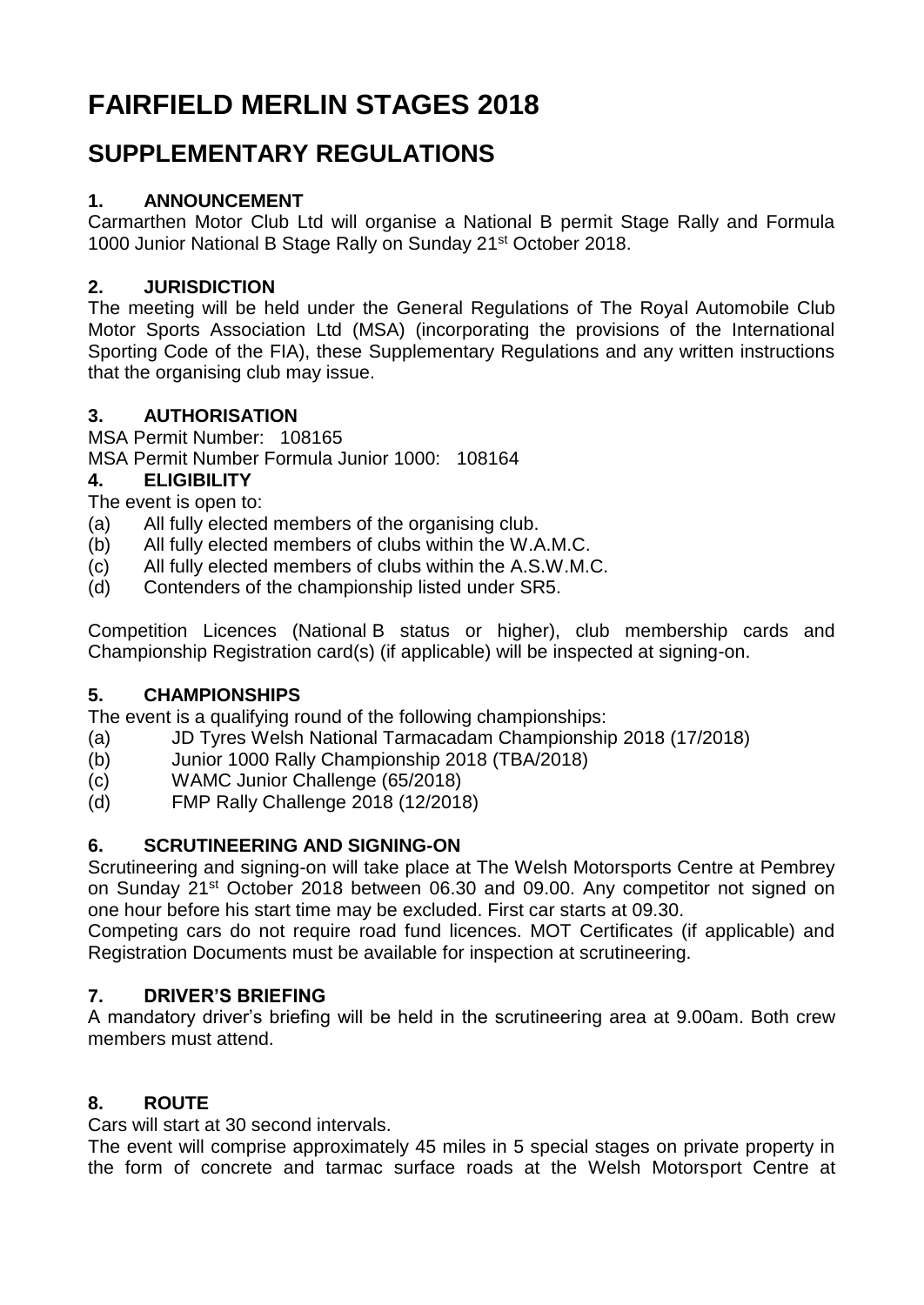Pembrey. Each stage may contain up to 100 metres of unsurfaced roads. These stages will be timed to an accuracy of less than 1 minute in accordance with R31.1.3. The event will start and finish at the Welsh Motorsport Centre at Pembrey (159/396 033).

#### **9. CLASSES**

The event will consist of 8 classes as follows:

- Class 1 Cars up to 1400 cc
- Class 2 Cars 1401 to 1600 cc.
- Class 3 Cars 1601 to 2000 cc with normally aspirated 4 cylinder 8 valve engines and 2 wheel drive.
- Class 4 Cars 1601 to 2000 cc not complying with class 4.
- Class 5 Cars 2001 cc and over two wheel drive
- Class 6 Cars 2001 cc and over four wheel drive
- Class 7 Road rally cars as defined in the rules of the Welsh National Tarmacadam Championship 2018.
- Class 8 Junior 1000 championship contenders

All forced induction engined cars, will be subject to an equivalency factor of 1.7 times the cubic capacity of the engine in determining the capacity class of the car concerned.

Class 8 will run under a separate permit following the main field and will not be eligible for overall awards.

#### **10. AWARDS**

Awards will be presented as follows: 1st overall Awards for driver and co-driver 1st in each class **Awards for driver and co-driver 1st in each class** Awards for driver and co-driver 2nd in each class **Awards for driver and co-driver** 2nd in each class 3rd in each class **Awards for driver and co-driver** Awards for driver and co-driver Best all ladies or mixed crew Awards for driver and co-driver No crew may win more than one of the above awards.

#### **11. ENTRIES**

The entry list opens on publication of these regulations and closes for seeding purposes on Wednesday 10<sup>th</sup> October 2018. The final closing date for entries will be Thursday October  $18<sup>th</sup>$  2018 although any entries received after  $10<sup>th</sup>$  October 2018 will not be included on the seeded entry list. All entries must be made on the official entry form and may not be reserved by telephone.

The Entry fee is £235. Entry fees may be paid by cheque/postal order or by BACS. **Please state your preferred method of payment on your entry form**. Payments made by cheque shall be submitted with the entry form. Any entry accompanied by a post-dated cheque will be deemed not to have been received until the date on the cheque. Payments made by BACS are to be made within 48 hours of an email being sent acknowledging receipt of the entry – payment details will be included on that email. If a BACS payment is not received within the 48 hours stipulated, the entry will be deemed not to have been received until the BACS payment is received

The Entries Secretary of the Meeting to whom all entries must be sent is Ryland James, Cartref, Bethlehem Road, Pwll Trap, St Clears, Carmarthenshire, SA33 4AN (Tel: 01994 230966/07773 346878 or E-mail *[rylandjms@aol.com](mailto:rylandjms@aol.com)* ).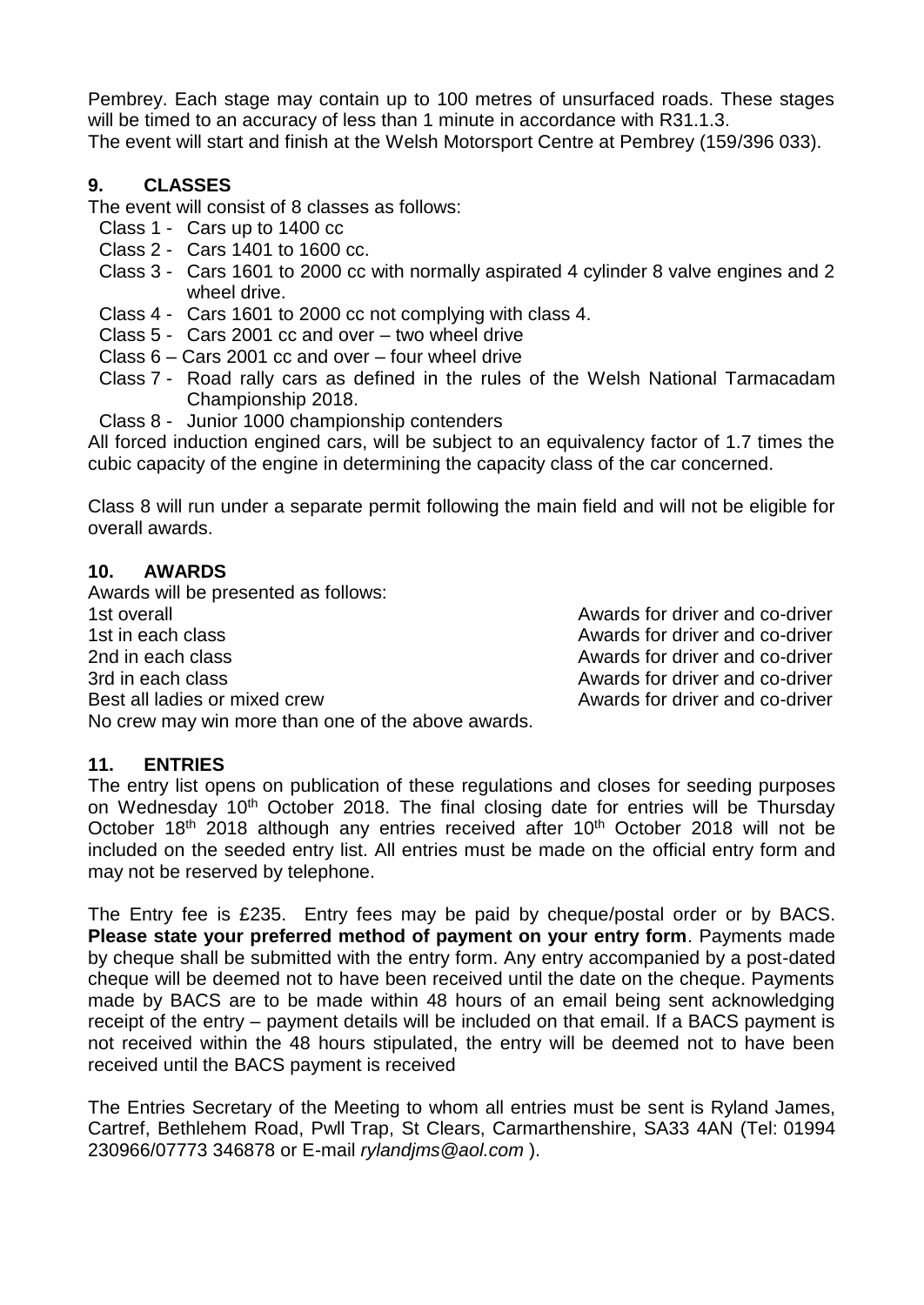The maximum entry for the meeting is 70 plus 10 reserves. The minimum is 40. The minimum for each class is 3. Should any of the above minimum figures not be reached, the organisers have the right to either cancel the meeting or amalgamate classes as necessary.

Entries will be selected on receipt.

Entries cancelled in writing before the closing date for entries will be entitled to a full refund less £20. Entries cancelled after the closing date will not be refunded unless the vacant place is filled by a reserve. The above procedure will also apply to reserves who will be notified as soon as possible of vacant places.

Final instructions and entry list will be posted to the crew member indicated on the entry form in the week prior to the event and will carry the same force as these regulations.

#### **12. OFFICIALS**

MSA Steward: Ian Howells Club Stewards: Mike Kennett and Kelly Llewellyn Clerk of the Course: Mike Griffiths Tel: 07794 365664 and Chris Long Tel 07770 815700 Assistant Clerk of the Course: Gareth Evans Secretary of the Meeting: John Butler-Jenkins, 3 Porth-y-Plas, Llanstephan Road, Carmarthen, SA31 3PW. Tel:01267 232601(H) Entries Secretary and Competitor Liaison Officer: Ryland James Tel: 01994 230966 (H)/07773 346878 (M) Chief Marshal: Clive Morris 01559 384326 (H) MSA Scrutineers: Rob John MSA Timekeeper: Gethin Rees Chief Medical Officer: TBA Judges of Fact: To be displayed on official notice board Vehicle eligibility: Rob John Environmental scrutineer: Rob Duke Radio Co-ordinator: Kevin Hughes Safety Officer: Alan James Spectator Safety Officer: John Upstone Service Area Safety Officer: Mel Davies Child Safeguarding Officer: Chris Long Results Service: Amserwyr Modur Cymru

#### **13. RESULTS**

Provisional results will be published at the Welsh Motorsport Centre, Pembrey in accordance with D26.1.2 and any protest must be lodged in accordance with C5 and appeals in accordance with C6. Results will be sent by e-mail to all competitors providing e-mail addresses with their entries and will appear on the Carmarthen Motor Club website (www.carmarthenmotorclub.co.uk) following the event. Printed copies of the results will only be posted out if specifically requested via the event Entry Secretary.

#### **14. DOCUMENTATION**

Entrants will be supplied with a Route diagrams and time cards at signing on. These documents will provide all the necessary information to enable competitors to comply with R33.1.

Competitors may be required to make up lateness at rest halts.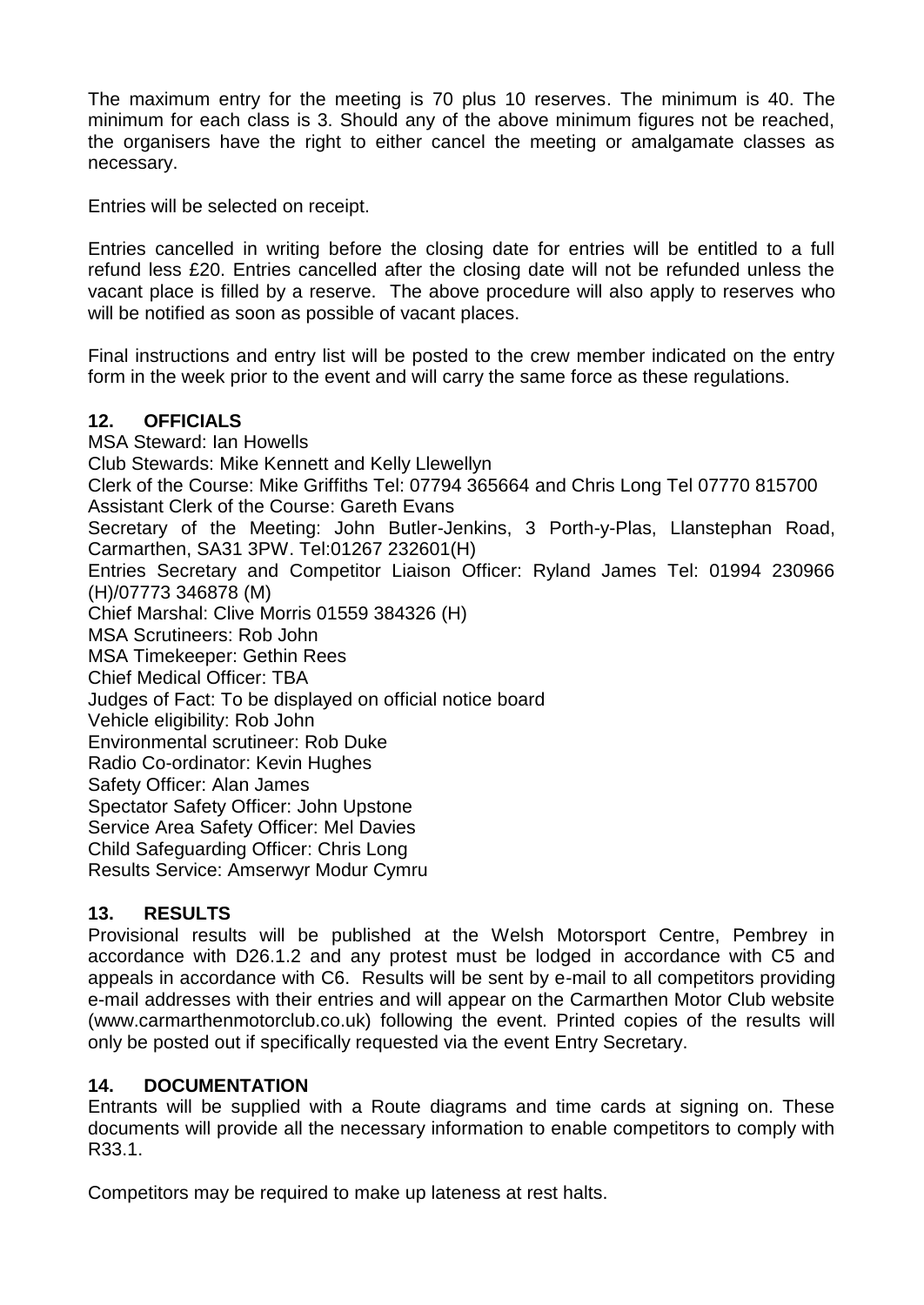#### **15. SERVICING**

Servicing is defined as work being carried out on the car by any person other than the competing crew, or the use of any parts or tools not carried in the competing car. There will be one service area where work may be carried out by the Service Crew of the competing car.

Crews may work unassisted on their own cars as described in R38.2.

#### **16. IDENTIFICATION**

Competitors will be identified by 9" high black numbers on a white background on both sides of the vehicle (not supplied). Competitors will be responsible for maintaining these identifications in a legible condition during the event and their removal after the event or upon retirement. Competitors will also identified by high visibility numbers supplied by the organisers **to be fixed on both rear side windows**.

#### **17. CONTROLS AND TIMING**

The event will be run using Target Timing (R31).

The rally will be divided into Road Sections and Special Stages.

All controls other than Passage Controls (PCs) and Route Checks will be Time Controls (TCs). Each road section will be allotted a Target Time based on approximately 28 mph average or less and a competitor can calculate his Due Time of arrival at any TC by adding his Target Time to his actual time of departure from the preceding TC. On any Road Section following a Special Stage three or four minutes extra will be allowed over the set average speed to account for any delays at the Special Stage Finish.

All Special Stages will have a Bogey Time set at 75 mph and a Target Time set at approximately 30 mph. Competitors will receive penalties as follows:-

- (i) Under Bogey Bogey Time
- (ii) Over Bogey under Target Actual Time Taken
- (iii) Over Target Target Time(No extra time penalties)

However, excess lateness taken over Target on Road Sections and Special Stages is cumulative and once lost cannot be regained.

When accumulated lateness between any two adjacent Main Controls exceeds the permitted maximum of 5 minutes a competitor will be excluded.

Should any recorded time not be legible or not appear authentic the organisers may use any means at their disposal to establish a time.

The following titles shall describe the various types of Time Controls: (See Drawing nr 29.4.1 for description of signs).

- (a) Main Controls (MC Signs 1 and 2)
- (i) Main controls will be situated at the Start and Finish of the Rally, immediately before and after any Rest Halt/Service Area, or at any other specified point.
- (ii) At an MC after a rest halt Competitors will restart at 30 second intervals in order of their arrival at the MC immediately preceding that halt.
- (iii) Each competitor will be given a due starting time from any MC at the start of the event, or immediately following any Rest Halt/Service Area and the difference between this time and his actual starting time will be counted towards exclusion for overall lateness. A time penalty will also be applied.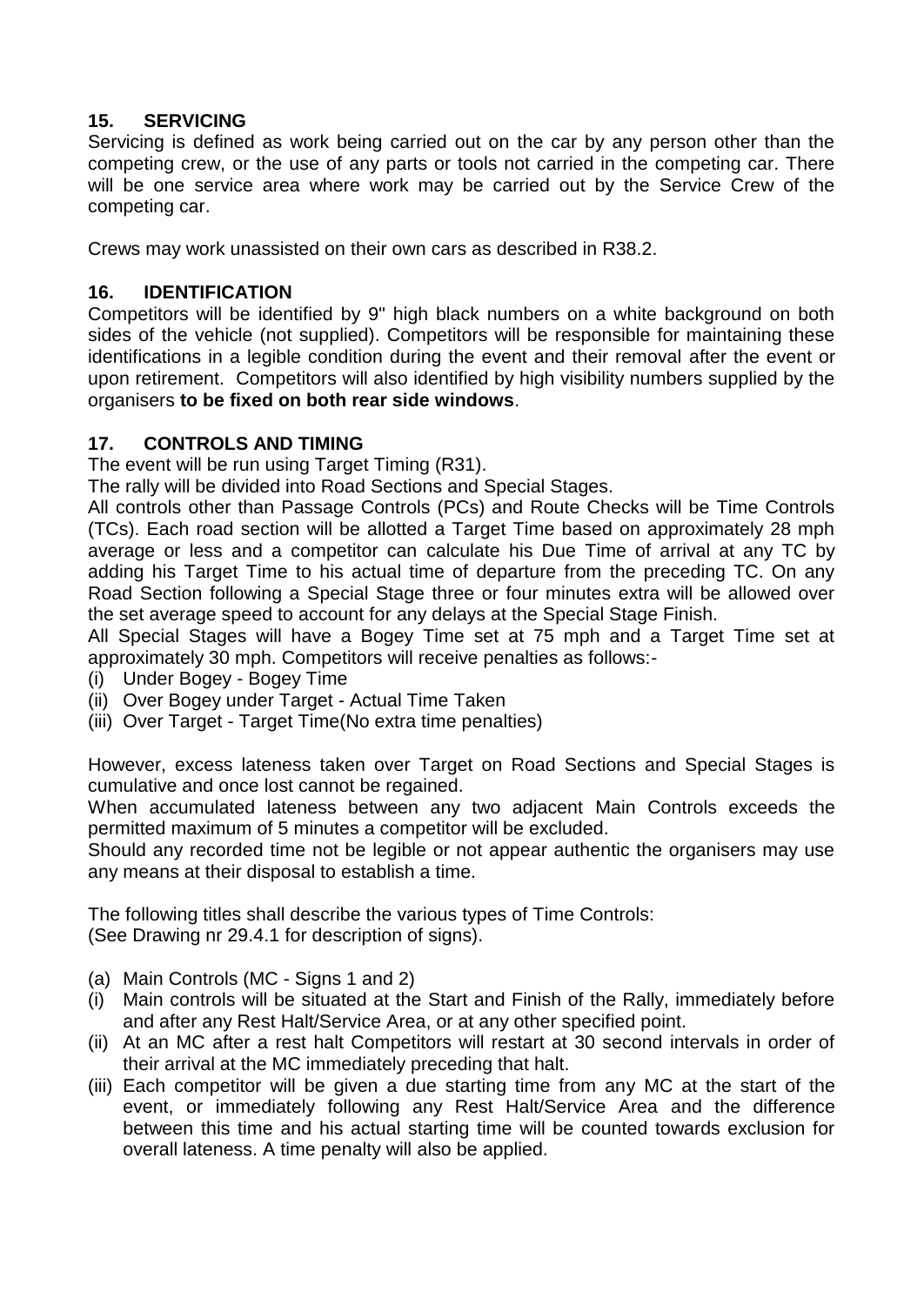- (iv) Competitors not excluded by reason of having accumulated more than the maximum allowed lateness will restart (subject to 16(a)(iii) above) from any MC with zero lateness, i.e. lateness is only accumulated between two adjacent MC's.
- (b) Special Stage Arrival Controls (SSA Signs 1 and 2) On arrival at SSA a competitor will receive an arrival time only when he is ready to start the stage (helmets on etc.). A competitor who is early may wait for his Due Time subject to R30.3.1. A provisional start time for the stage will be allocated in accordance with R31.2.11. He must then proceed immediately to the Start Line.
- (c) Special Stage Start Control (SSS Sign 3)

At the SSS a Competitor will be given a start time for the Stage in hours, minutes and seconds and will normally coincide with the provisional time allocated at the arrival control. Once a competitor has clocked in at an SSA the competitor must be ready to start the stage except as laid down in R31.2.11. Start procedure will be in accordance with R25.7.2 utilising automatic traffic lights in accordance with the following sequence. The 30 second warning will not be given. With 15 seconds to go the Red light comes on. With 10 seconds to go the Red light stays on and the five Amber lights come on. With 5 seconds to go the Red light goes out. From 5 seconds to zero the Amber lights count down the last 5 seconds. At zero seconds the Green light comes on to signal go. The green light remains on for 5 seconds

As each section is timed separately the time taken from SSA to SSS is Dead Time and delays are automatically allowed for. The control area between Sign 1 at the SSA and Sign 3 at the SSS will be parc ferme

- (d) Special Stage Finish Control (SSF Signs 4, 5 and 7) At the SSF a competitor will receive his finish time in hours, minutes and seconds. This time in hours and minutes will be his start time for the following Road Section. Any competitor who fails to stop at the STOP Line must not, under pain of exclusion, reverse to the stop line, but must return on foot.
- (e) Passage Control (PC)

At certain points indicated in the Road Book the organisers may establish PCs in order to collect Time Cards from competitors or for other purposes. There will be no official times recorded at these controls, but a competitor failing to provide the necessary documents at any PC will be deemed not to have visited that control.

It is a competitor's responsibility to ensure that his times are correctly recorded and handed in when and where instructed. Once a time has been accepted by a Competitor NO FURTHER CLAIMS WILL BE ENTERTAINED. Any adjustment caused by a Timekeeper's error MUST be made at the Control in question.

Caution boards may be used to give advanced warning of hazards and will be sited in accordance with R29.1.9.

#### **18. PENALTIES**

Competitors will start with zero marks. Classification for the order of merit will be by reference to total marks lost, the winner being the competitor with the least total penalty.

Penalties will be as Chart R32.2 except: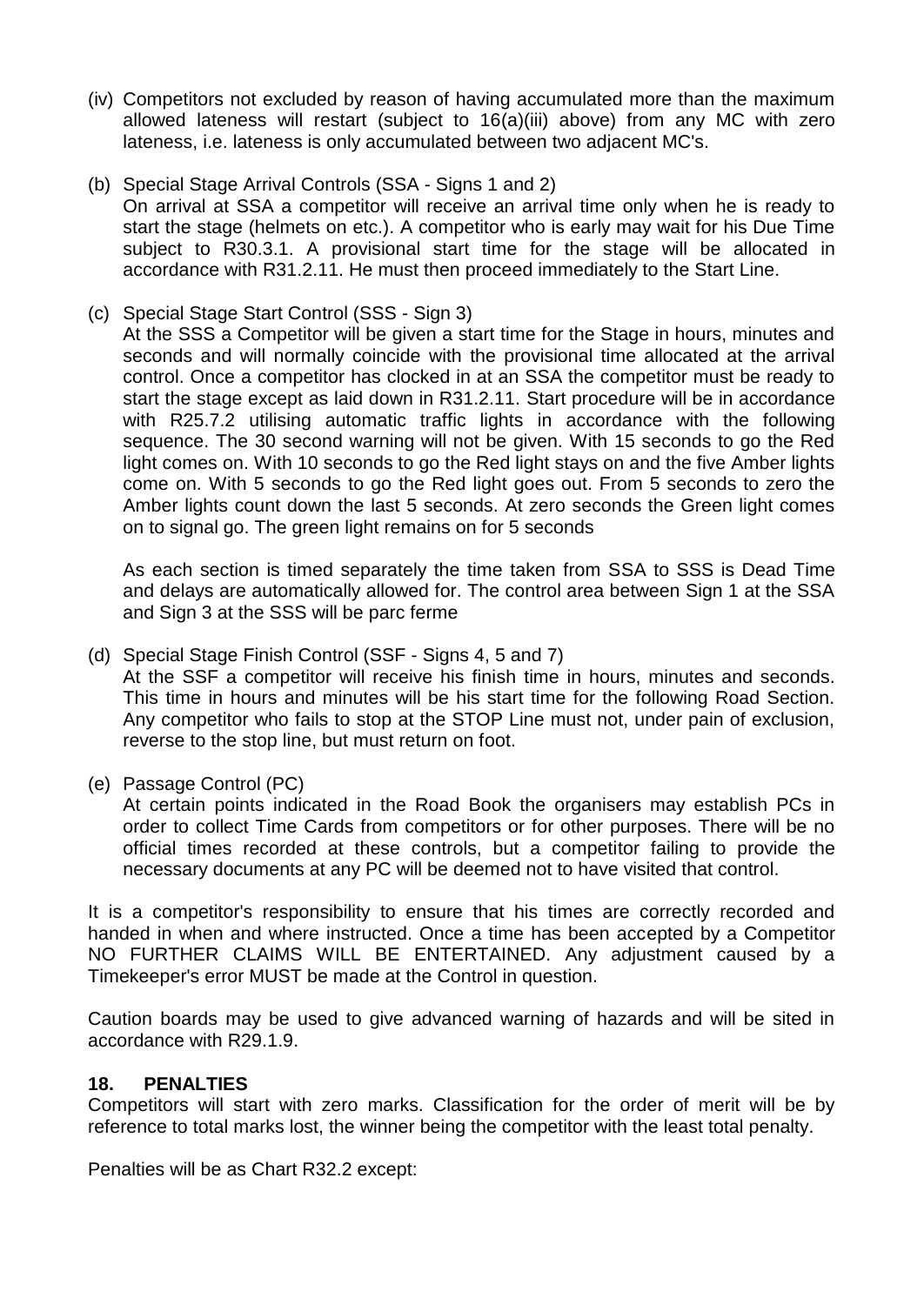1) Not complying with a requirement of the Road Book or these SR's for which no other penalty is specified - 5 minutes

The following offences will carry a penalty of disqualification from results:

- 2) Not reporting at or not providing proof of visiting a control or check
- 3) Servicing contrary to SR15
- 4) Contravention of R5.4, R25.3, R25.5 or R25.6.
- 5) Accumulated lateness (in excess of target time) between any two adjacent Main Controls of more than 5 minutes

To be classified as a finisher a car with its crew must complete the course without incurring the penalty of disqualification and hand in a completed damage declaration form with the final time card.

#### **19 G.R. MODIFICATION**

R5.4.3 - Either crew member may drive during the competition subject to both crew members holding licences to permit that person to drive. Co-drivers intending to drive on special stages shall advise the entry secretary at Signing-on.

R30.1 - Controls will close 5 minutes after due time of arrival of last car

R31.2.5 - Reduced to 5 minutes.

#### **20. DAMAGE DECLARATION**

Competitors will be required to complete and sign a report declaring that they have not been involved in any incident resulting in damage to private property or injury to persons or animals or alternatively giving details of any such incident where damage or injury has occurred (R40.1.3). Any information given will not incur a penalty but failure to hand in a duly completed form will be penalised by exclusion (Chart R32.2.p).

Competitors who do not report at the finish are required to forward the report to the Secretary within 72 hours of the event, unless they have been involved in an incident in which case details must be given to the organisers the same day. Competitors who fail to reply will be penalised by a fine of £100.00 R40.1.4.

#### **21. JUDGES OF FACT AND DRIVING STANDARDS OBSERVERS**

Judges of Fact and Driving Standards Observers may be appointed by the organisers and will be on duty to observe and report upon any competitor considered to be in contravention of the regulations for the event in accordance with G10, G11, R24.7.1 to R24.7.10 & R24.8.1 to R24.8.3. Details of Judges of Fact and Driving Standards Observers will be displayed at signing-on.

#### **22. DRIVING ON THE RACE CIRCUIT WITH DEFLATED TYRES ETC**

Under the conditions our contract of hire for the venue with B.A.R.C. Pembrey Ltd no competitor with a deflated tyre or mechanical problems likely to cause damage to the race circuit is to enter any part of the circuit forming part of a Special Stage. Any competitor who breaches this condition may be reported to the Stewards of the Meeting who may impose a penalty of exclusion from the event.

#### **23. RED FLAG PROCEDURE**

The red Flag procedure as R24.4.5 and R25.6.4 will apply on all stages. On passing a red flag displayed by a marshal wearing a marshals' tabard, the driver must immediately and significantly reduce speed as well as being prepared to stop at any time.